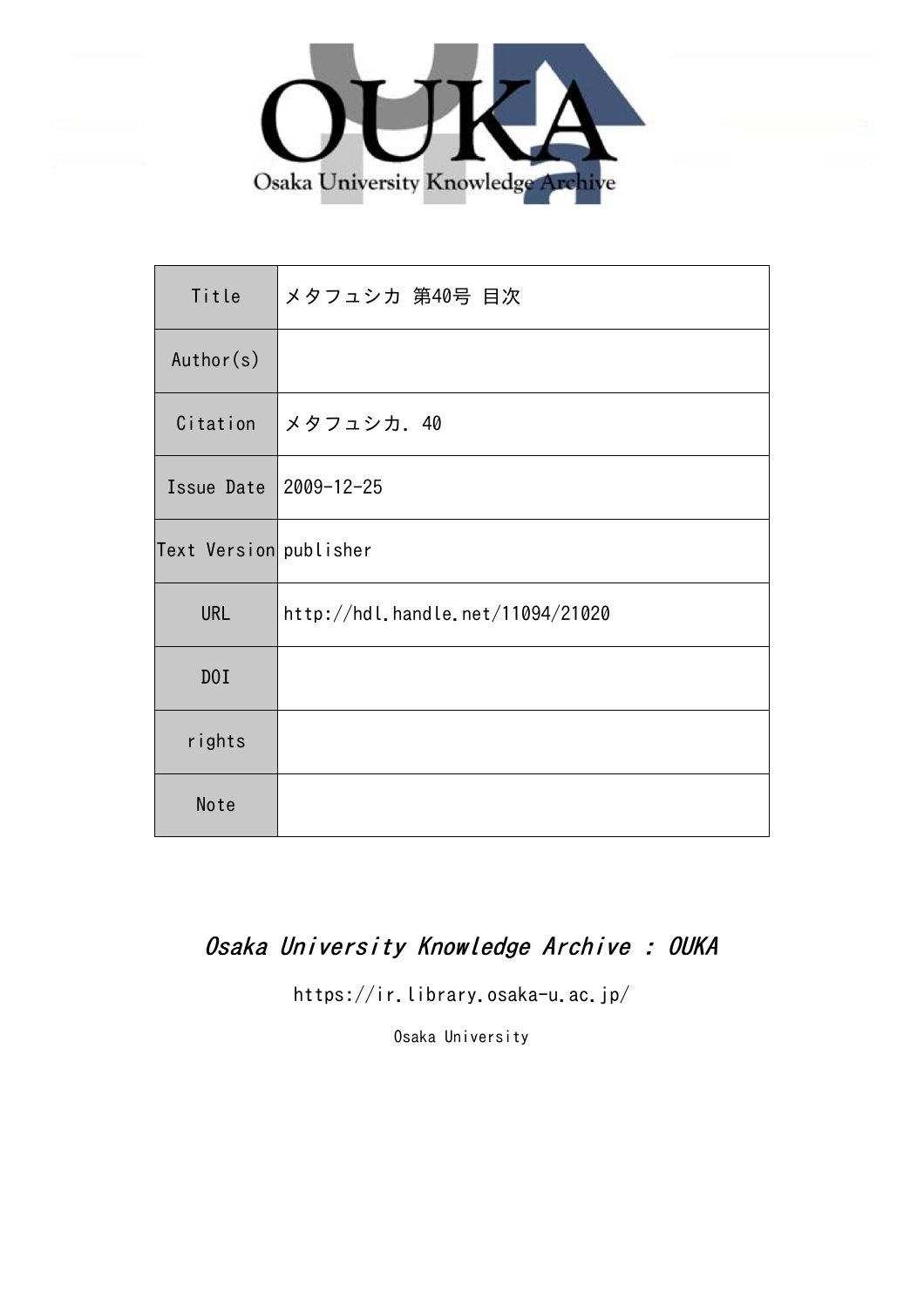## **《論文》**

| 何が思考を呼び求めるのか? – こどもと哲学のあいだ – ……………………本間 直樹(1)                                         |  |
|---------------------------------------------------------------------------------------|--|
| アポロンとソクラテス – 『悲劇の誕生』の歴史哲学再考 – …………………竹内 綱史 (13)                                       |  |
| 非同一的な時間の承認 — 環境倫理学の枠組みの再編・拡張・統合のためのスケッチ —                                             |  |
|                                                                                       |  |
| 時間とエネルギーの不確定性関係とアインシュタインの光子箱…………………森田 邦久 (41)                                         |  |
| モンテーニュにおける<死への準備>という修練について………………………津崎 良典 (51)                                         |  |
| 『視霊者の夢』における方法の転換 – 概念の分析の放棄 – …………………中村 修一(65)                                        |  |
| 持続可能な社会についての一考察                                                                       |  |
| ─ J.S.ミル『経済学原理』における「停止状態」の議論を手がかりに ─                                                  |  |
|                                                                                       |  |
| 身体の知覚から肉の情感へ                                                                          |  |
| - M. アンリ現象学における内在の感覚論 - …………………高山 佳子 (91)                                             |  |
| 言語における空白 — フーコーの方法論 — ………………………………………松川 絵里 (105)                                      |  |
|                                                                                       |  |
| 《文献紹介》                                                                                |  |
| Justin Skirry 『デカルトと人間本性の形而上学』…………………………………野々村 梓 (117)                                |  |
| (Justin Skirry: Descartes and the Metaphysics of Human Nature, continuum, 2005)       |  |
| James Williams『ジル・ドゥルーズの『意味の論理学』』 …………………………多田 雅彦 (125)                               |  |
| (James Williams, Gilles Deleuze's Logic of Sense : A Critical Introduction and Guide, |  |
| Edinburgh University Press, 2008)                                                     |  |